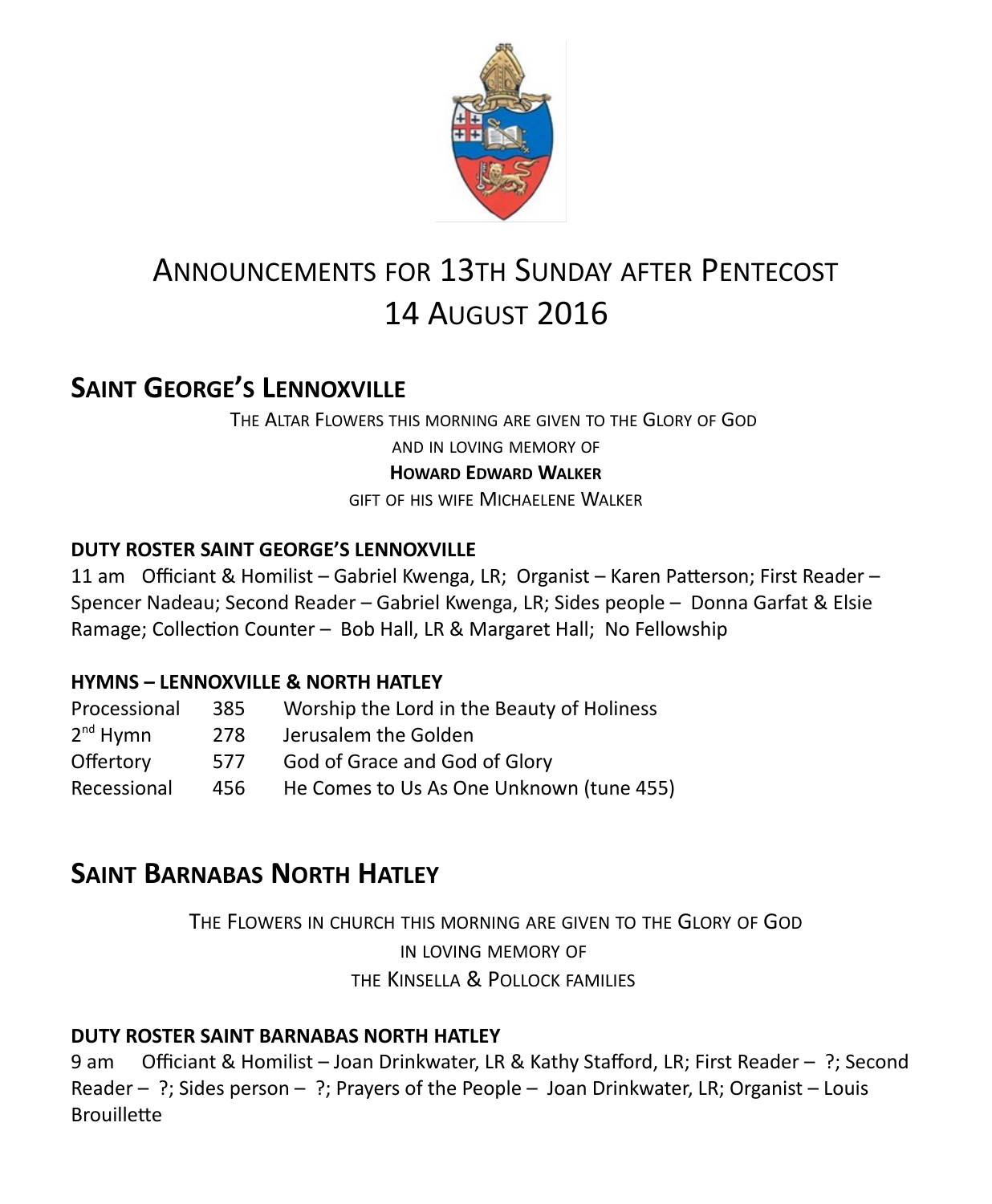# ON THIS WFFK

#### **GRACE VILLAGE - HUNTINGVILLE**

There will be an Eucharist service at the Grace Village on Friday, August 19 at 10 am. All welcome.

### **CONNAUGHT HOME - NORTH HATLEY**

There will be an Eucharist service at the Connaught Home on Friday, August 21 at 3 pm. All welcome.

#### **FLOWERS FOR THE ALTAR - LENNOXVILLE**

You are encouraged to bring cut flowers from your gardens to put on the altar for Sunday morning. Vases are available. If the flowers are in memory of a loved one, please provide a note with the details. There will not be any flowers from the florist during July and August.

### SERVICES THIS WEEK

| <b>TODAY</b>       | 9 AM              | <b>MORNING PRAYER</b>      | <b>NORTH HATLEY</b>                 |
|--------------------|-------------------|----------------------------|-------------------------------------|
|                    | $9:15$ AM         | <b>MORNING PRAYER</b>      | AYER'S CLIFF                        |
|                    | $9:15$ AM         | <b>HOLY EUCHARIST</b>      | <b>MAGOG</b>                        |
|                    | $11 \text{ AM}$   | <b>SERVICE OF THE WORD</b> | LENNOXVILLE                         |
|                    | $11 \text{ AM}$   | <b>MORNING PRAYER</b>      | <b>COATICOOK</b>                    |
| <b>NEXT SUNDAY</b> | 9 AM              | <b>HOLY EUCHARIST</b>      | <b>NORTH HATLEY</b>                 |
|                    | $9:15 \text{ AM}$ | <b>MORNING PRAYER</b>      | <b>MAGOG</b>                        |
|                    | $11 \text{ AM}$   | <b>HOLY EUCHARIST</b>      | LENNOXVILLE                         |
|                    | 3 PM              | <b>HOLY EUCHARIST RS</b>   | <b>CONNAUGHT HOME, NORTH HATLEY</b> |

# DEANERY MEETINGS AT ST GEORGE'S LENNOXVILLE

None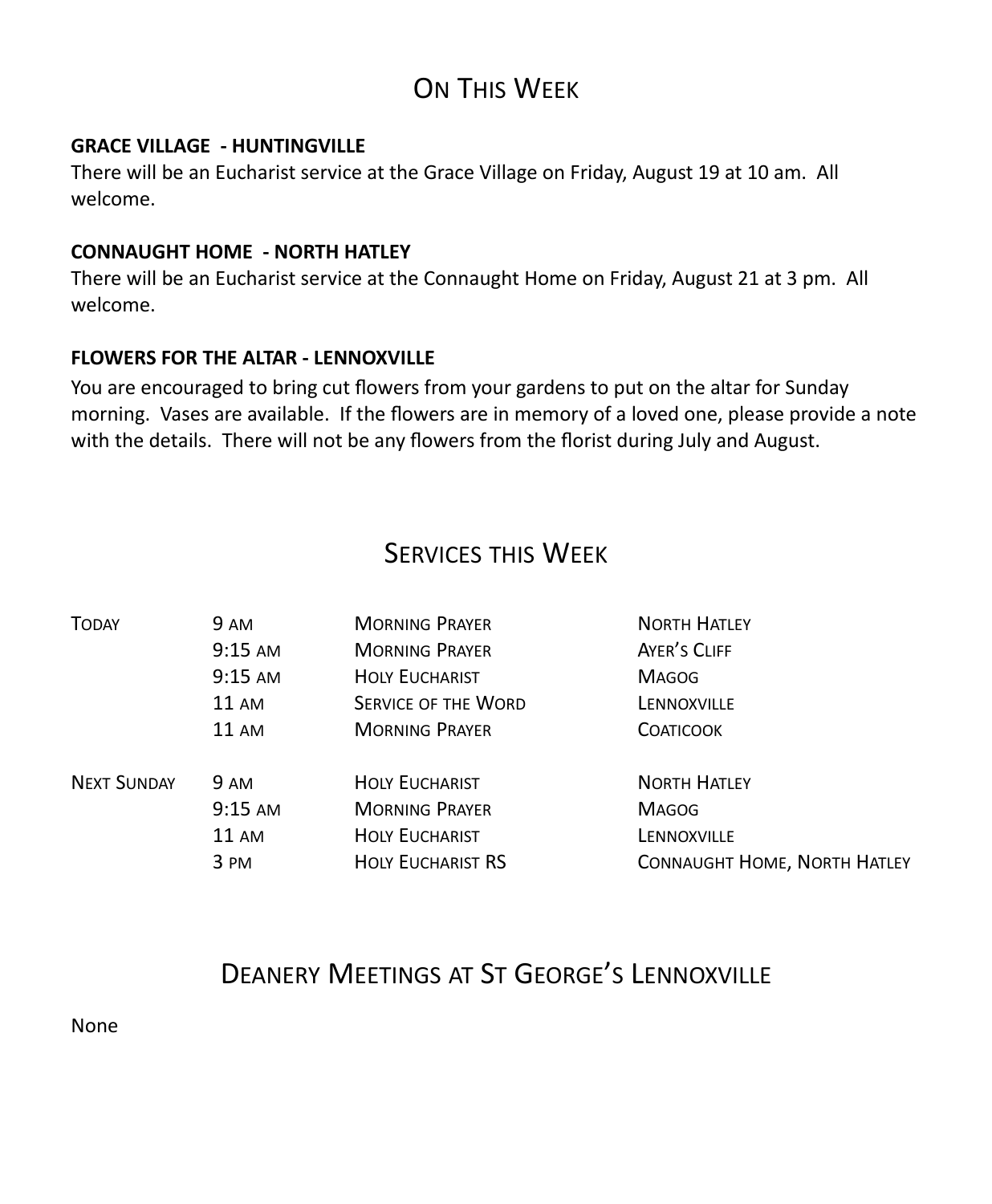# UPCOMING EVENTS

### **150th ANNIVERSARY CELEBRATION – GEORGEVILLE**

On Sunday, August 28 at 10:00 a.m. at St. George's Anglican Church, 32 ch. Magoon Point, Georgeville. Reception to follow at Murray Memorial Hall, 4680 ch. Georgeville, Georgeville. The Most Rev. Fred Hiltz, Primate of the Anglican Church of Canada will be the celebrant and guest preacher. All are welcome! Information: Ven. Dean E. Ross 819-563-8013

#### **CANCELLED SERVICES – LENNOXVILLE, AYER'S CLIFF, COATICOOK, MAGOG**

The services at Lennoxville, Ayer's Cliff, Coaticook and Magog will be cancelled on Sunday, August 28 so that people may attend the 150<sup>th</sup> Anniversary service at St. George's, Georgeville. See above.

#### **BASEMENT CLEAN-UP – LENNOXVILLE**

The items in the basement of St. George's Lennoxville will be sorted and cleaned up in September. Groups with items stored in the basement (ACW, Parish Guild, Sunday School, Corporation) are asked to sort through their items and clearly mark what is to be kept and what is to be thrown out. A dumpster will be available from September 23 until October 3 for garbage.

#### **DOWNEY MONUMENT RESTORATION**

Cleaning and maintenance of headstones in the cemetery done by hand using gentle brushes to wash them clean. Remove the stains of rain, dust, air pollution as well as lichens and mold. Contact Lewis Downey at 819-575-4399 or email hellewdowney@gmail.com.

#### **SCOTTISH SETTLERS REUNION CEILIDH -- LENNOXVILLE**

Wednesday, August 24, 2016 at 7 pm at St. Andrew's Presbyterian Church (256 Queen Street, Lennoxville). Gaelic and Scots songs, country music, readings and stories – with: Margaret Bennett – well-known Scottish folklorist, and musician Norman Kennedy – accomplished Scottish weaver from Vermont Skip Gorman – popular country singer \* Free admission – donations encouraged \* Information 819-569-3100 / 819-346-2638

### **LENNOXVILLE QUILTERS ANNUAL QUILT SHOW & SALE – LENNOXVILLE**

At St. George's Anglican Church (84 Queen Street, Lennoxville) Friday, September 9 from 10 am – 5 pm Saturday, September 10 from 10 am – 4 pm